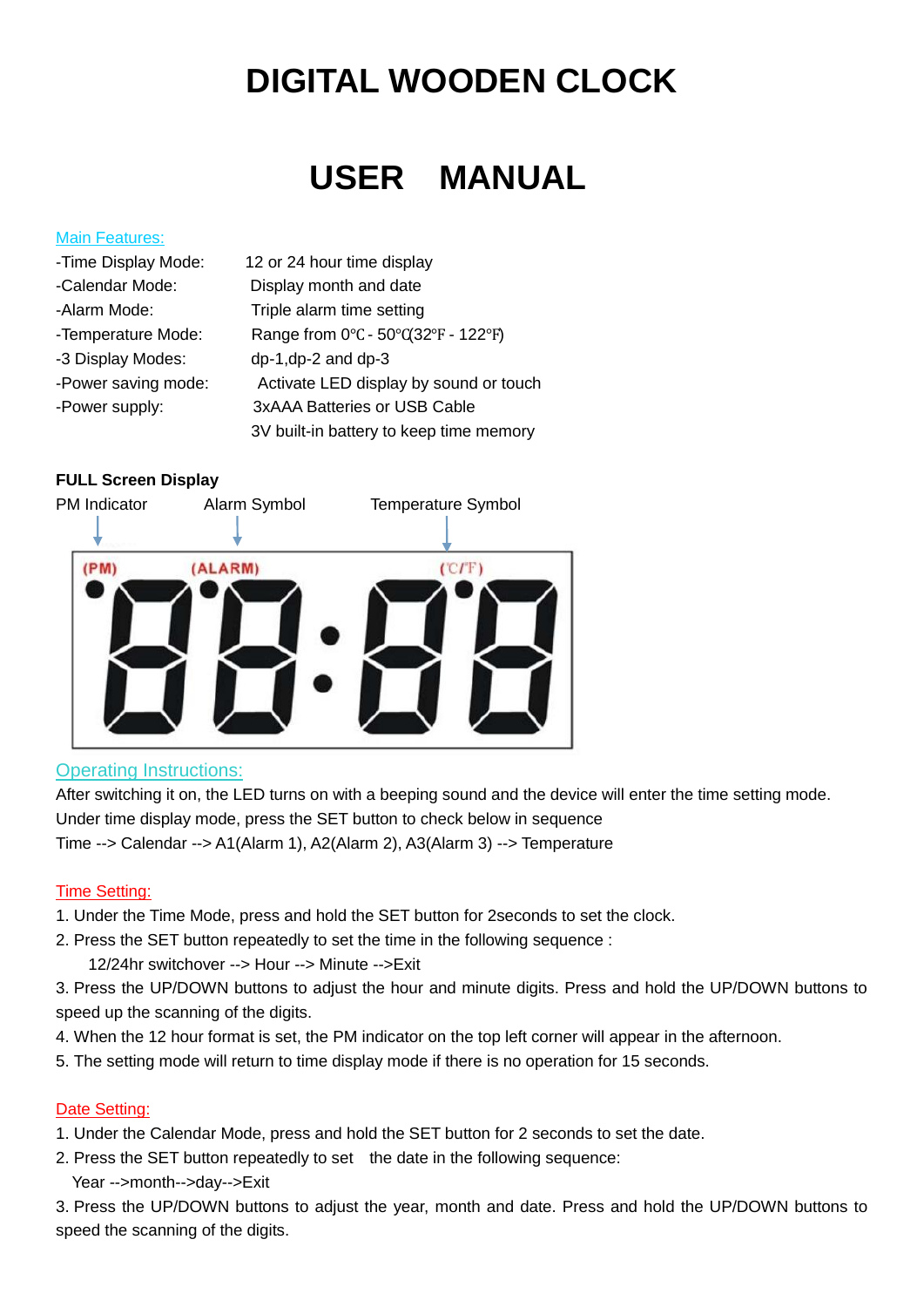4. The setting mode will return to time display mode if there is no operation for 15 seconds.

#### Alarm Setting

There are 3 alarm time settings so you can store 3 different alarm times in the memory.

1. Under the Alarm Mode A1, press the UP button to turn the alarm on, press again to turn off.

2. When A1 is activated, 'oN A1' will appear on the display briefly then it will continue to display the alarm time.

3. Press the SET button for 2 seconds, the display will flash so you can set the alarm time.

4. Press the UP/DOWN buttons to adjust the alarm time. Press and hold the UP/DOWN button to speed up the scanning of the digits.

5. When the Alarm is activated, the Alarm Symbol will be displayed on the screen.

6. The setting mode will exit if there is no operation for 15 seconds.

\*A2 and A3 alarm can be set in the same way as A1.

\*Alarm will ring for 1 minute at the set time, press any button to stop the alarm. Please note the alarm symbol will stay on the display and will ring the next day at the same time unless deactivated in the alarm settings.

#### Temperature Display

\*After switching it on, the clock will automatically detect the current room temperature and update the temperature every 60 seconds.

\*Press the DOWN button for 2 seconds to switch between Celsius(℃)/Fahrenheit(℉).

#### **Other Functions**

#### Display Modes

Under clock, calendar or temperature mode, press the UP button to switch between Dp-1,Dp-2 and dP-3 display modes.

dp-1 mode: LED alternately displays time, date and temperature. Time will display for 10 seconds, date and temperature will display for 2 seconds each.

For example: press the UP button to enter the dp-1 Mode, after setting it return back to time display.

- A. Under display mode, the LED display will alternate in the following sequence :
	- --> time(10 seconds) --> date(2 seconds) --> temperature(2 seconds)

B. Under power saving, press the control mode, the LED display will turn off after 10 seconds, make a loud noise or clap to turn the LED display on again in order to return to time display.

#### dp-2 mode: Set your desired mode and then keep it as display mode.

For example: press the UP button to enter to the dp-2 mode, after setting it return back to time display.

- A. Press the SET button to enter the date display, and keep the display.
- B. Then press the SET button to enter the alarm display, and keep the display.
- C. Then press the SET button to enter the temperature display, and keep the display.
- D. Under power saving, press the control mode, the LED display will turn off after 10 seconds, make a loud noise or clap to turn the LED display on again and keep the desired mode before LED turns off.

## dp-3 mode: Default clock display, set your desired value and quit or it will return back to display the time after 15 seconds if no action.

For example: press the UP button to enter the dp-3 mode, after setting it return back to time display.

- A. Press the SET button to enter the date display, after 10 seconds return back and keep as time display.
- B. Then press the SET button to enter the alarm display, after 10 seconds return back and keep as time display.
- C. Then press the SET button to enter the temperature display, after 10 seconds return back and keep as time display.
- D. Under power saving, press the control mode, the LED display will turn off after 10 seconds, make a loud noise or clap to turn the LED display on again to show time display.